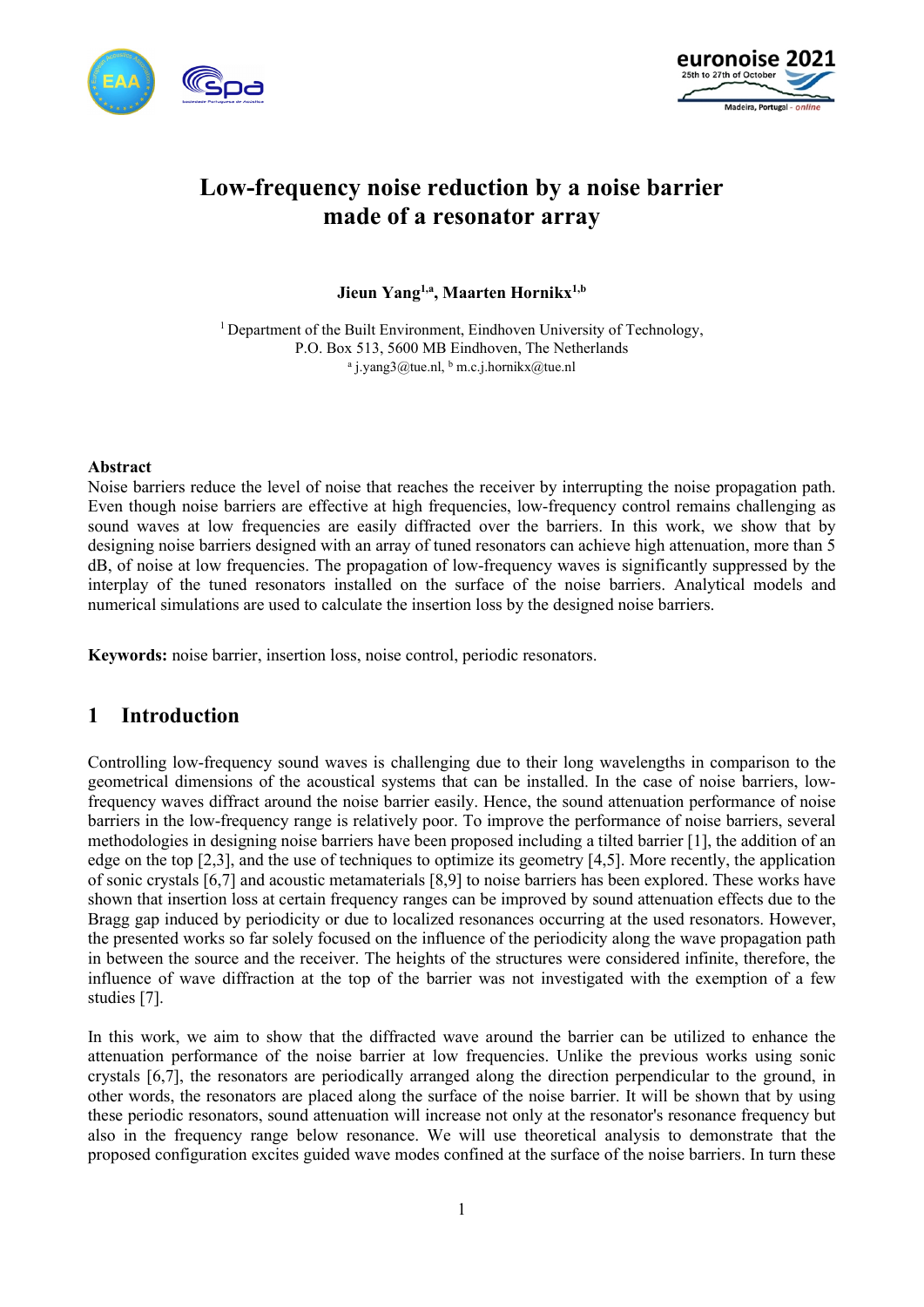

modes increase sound attenuation at certain frequencies. Numerical simulations based on the finite element method will be used to illustrate the underlying physical mechanism. The insertion loss generated by the proposed noise barrier will be numerically computed and compared with the insertion loss of a nominal barrier.

# **2 Insertion loss by the noise barrier with periodic resonators**



Figure 1 – (a) Geometric configuration of the noise barrier comprised of periodic resonators. A zoomed view of the resonator unit is shown in the black-lined box. (b) Insertion loss by the barrier with periodic resonators (blue line) compared with the one by a nominal noise barrier (black dashed line).

Figure 1(a) shows the configuration of the noise barrier considered in this work. The noise barrier is placed between the sound source and the receiver. The barrier consists of 20 Helmholtz resonators of split-ring shape. The resonators are attached to form a monolayer along the vertical direction. A detailed geometry of the split-ring resonator unit is presented in the black-lined box in Fig. 1(a). The diameter  $(D=2r<sub>o</sub>)$  of the resonators is 0.20 m, which makes the total height of the barrier (*H*) 4.0 m. The inner radius of the ring (*ri*) is 0.09 m and the opening width of the slit (*w*) is 0.02 m.

To evaluate the noise reduction performance of the barrier, numerical simulations based on the finite element method using COMSOL Multiphysics® [10] were conducted. A monopole source was placed 6.0 m away from the left-hand side of the barrier as shown in Fig. 1(a). The ground was assumed to be acoustically rigid. To simulate an unbounded domain, a perfectly matched layer (PML) was placed around the air domain. Figure 1(b) presents the insertion loss of the noise barrier in the frequency range of 100-500 Hz calculated at a receiver placed 6.0 m away from the right-hand side of the barrier. The insertion loss of the nominal barrier, which has the same dimensions as the proposed barrier with closed cylinders, is also presented. The graph shows that the attenuation is significantly increased when using a periodic array of resonators as opposed to the nominal case. The highest peak occurs at 220 Hz, which corresponds to the resonance frequency of the split ring resonator. In addition, the insertion loss of the barrier with periodic resonators shows multiple peaks in frequencies below 220 Hz as well as a wideband increase of the insertion loss above 220 Hz.

## **3 Wave behaviour around the noise barrier**

To clarify the physical mechanism of the observed increase in insertion loss in Fig. 1(b), the wave behaviour around the noise barrier with periodic resonators is examined. Before discussing the effect of the periodic resonators, we need to explain wave behaviour around the nominal barrier. When sound waves encounter discontinuities in the propagating medium, a diffraction phenomenon occurs. In the case of the noise barrier,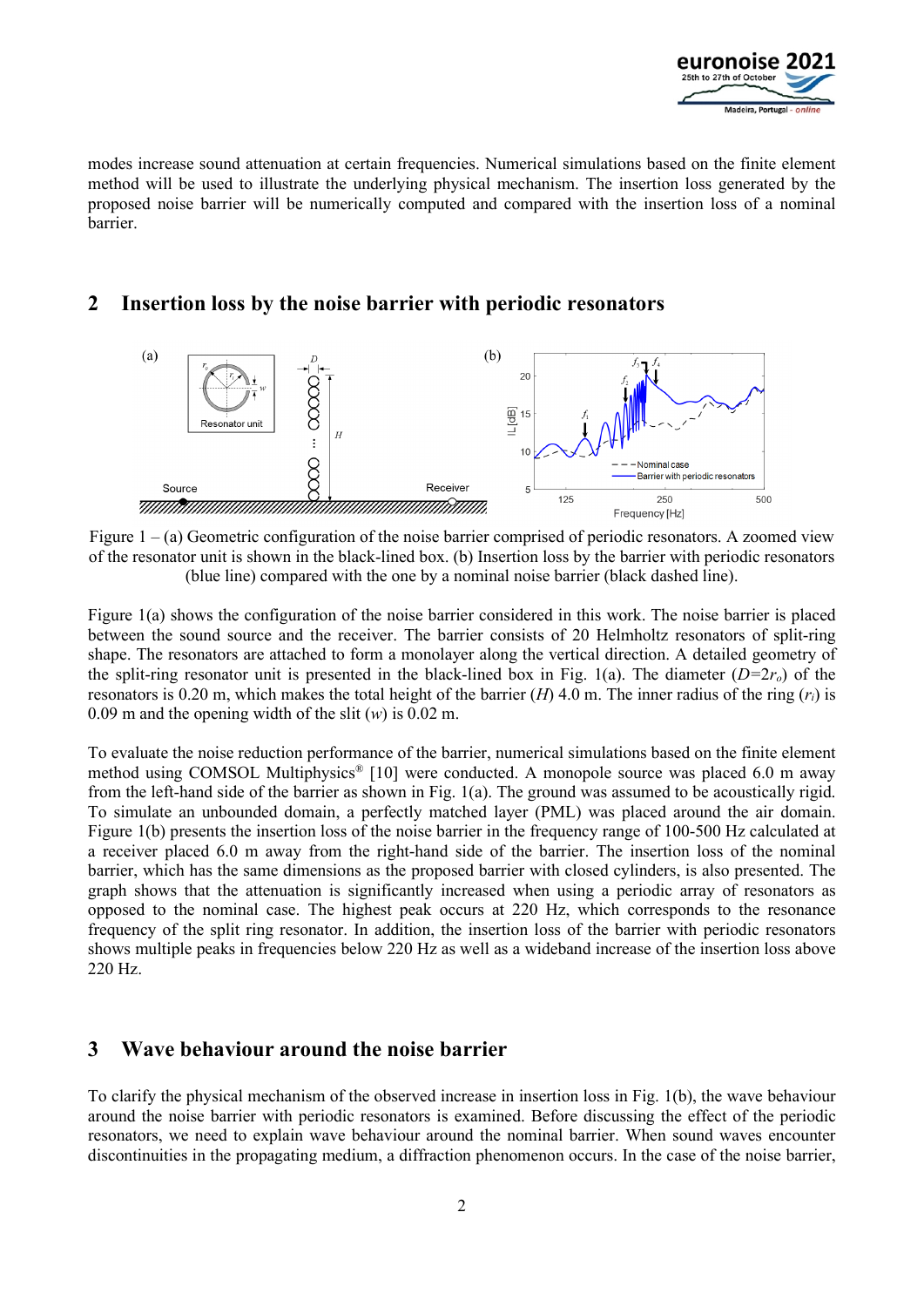

waves behave as if there is a secondary sound source emitting sound at the top of the barrier. These diffracted waves interfere with waves that are reflected from the ground surface. This interference of diffracted and reflected waves forms harmonic standing wave patterns along the barrier in the vertical direction. At frequencies where the top of the noise barrier becomes an antinode, the insertion loss slightly increases and vice versa, which results in the small peaks and troughs observed in Fig. 1(b) in the blackdashed line (nominal case).



Figure 2 – (a) Split-ring resonators are periodically arranged along the *x*-direction. (b) Dispersion curve of the acoustic waves propagating along the *x*-direction above the periodic split-ring resonators. (c) Acoustic pressure distribution at 199 Hz (top) and 220 Hz (bottom).

The periodic resonators change the propagation characteristic of the sound waves along the noise barrier. Previously it was reported that when a sound wave propagates along a horizontal periodic structure comprised of a resonator unit, a guided mode is generated on the surface [11,12]. When the size of the resonator unit is small compared to the wavelength of the sound waves, the dispersion relation of this guided mode can be derived by using the effective medium theory. We consider a periodic monolayer of split-ring resonators shown in Fig. 2(a). By considering the interaction of the waves propagating above the structures and the resonator units, the dispersion relation can be derived as,

$$
\sqrt{k_x^2 - (\omega/c_0)^2} (\omega_0^2 - \omega^2) = \omega^2 \frac{\phi A}{m},
$$
\n(1)

where  $k_x$  is the *x* component of the wavenumber,  $\omega$  is the angular frequency,  $c_0$  is the speed of sound in air,  $\omega_0$  is the resonance frequency of the split ring resonator,  $\phi$  is the average fraction area of the neck, *A* is the area of the opening, and *m* is the acoustic mass of the resonator.

Figure 2(b) shows the dispersion curve of the periodic structure. The blue line indicates results obtained by using Eq. (1) and the black dots are the results obtained by numerical simulation. The straight dashed line indicates the sound line, i.e., dispersion of the bulk wave in the air. For small values of  $k<sub>x</sub>$ , the dispersion of the guided mode follows that of the sound line, but when  $k_x$  increases, the frequency converges to the resonance frequency of the resonator. Figure 2(c) shows the mode shapes (sound pressure distribution) of the guided mode at frequencies of 199 Hz and 220 Hz, respectively (the corresponding points on the dispersion curve are indicated by the black arrows in Fig. 2(b)). The mode shapes display that the sound fields are confined near the surface of the monolayer of periodic resonators. In such guided modes, the wave velocity becomes slower and the group velocity eventually reaches 0 when the frequency approaches the resonance frequency of the resonator. In other words, the waves propagate with a velocity slower than the speed of sound in air for frequencies below the resonance frequency, and the waves are eventually trapped when approaching the resonance frequency.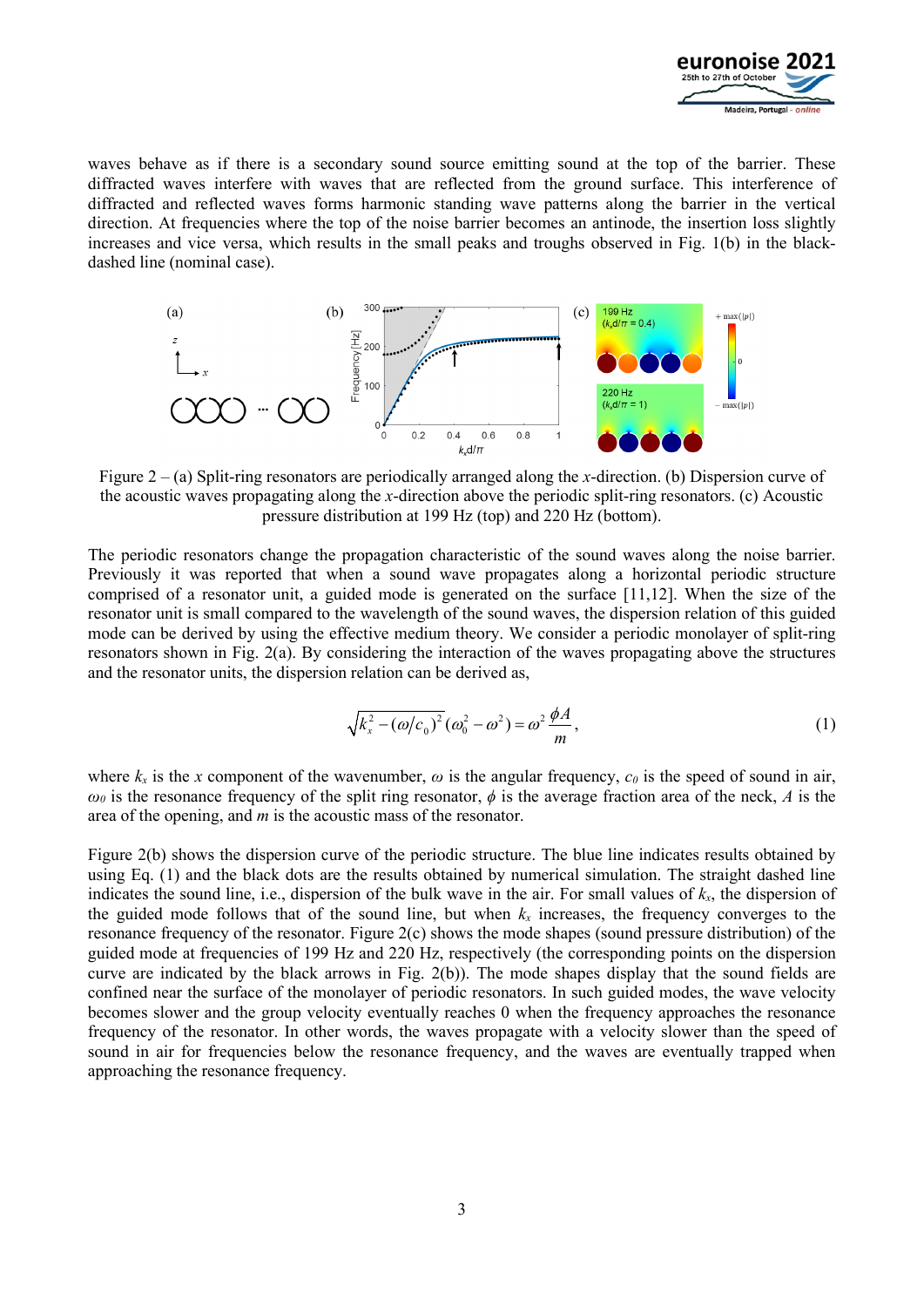



Figure 3 – Acoustic pressure fields around the noise barrier with periodic resonators at frequencies (a)  $f_1$ , (b)  $f_2$ , (c)  $f_3$ , and (d)  $f_4$  denoted in Fig. 1(b).

Figure 3 shows the acoustic pressure fields around the noise barrier at selected frequencies. Figures 3(a) and  $3(b)$  show the pressure fields at  $f_1$  and  $f_2$ , respectively, indicated in Fig. 1(b). Note that these frequencies are below the resonance frequency. From the pressure fields presented in Figs. 3(a) and 3(b) we see that the waves show the pattern of the guided mode confined at the surface of the resonators, as was explained earlier. Another noticeable thing is that these wave patterns are the ones of standing wave patterns along with the height of the noise barrier, which indicates that the multiple peaks below the resonance frequency (220 Hz) are due to combined effects of the guided mode generated by the nature of the periodic resonators and the standing wave modes around the noise barrier. As explained with Fig. 2(b), the waves below the resonance frequency are slowed down compared to the bulk wave in air. Due to the effect of this slow sound, the frequencies that correspond to such standing wave modes move to lower frequencies.

Figures 3(c) and 3(d) show the results at  $f_3$  and  $f_4$  denoted in Fig. 1(b), which corresponds to the resonance frequency and a given frequency above the resonance frequency, respectively. Unlike the standing wave patterns shown in Figs. 3(a) and 3(b), the pressure distribution at and above the resonance frequency shows wave behaviours that appear in the resonance gap of the sonic crystals. In this resonance gap, sound energies are highly concentrated in the first few unit cells along the direction of the wave propagation and do not transmit any further. Especially in Fig 3(d), it is observed that the waves interact only with the first resonator located at the top of the noise barrier. As the sound energies are localized at the resonators, the sound energy transmitted through the noise barrier can be significantly reduced. It should be noted that the physical origins of the sound attenuation at the frequencies below (Figs. 3(a) and (b)) and above the resonance frequency (Figs. 3(c) and (d)) show distinctive behaviours. The waves below the resonance are propagating guided modes along with the periodicity of the structure, whereas the waves above the resonance have evanescent nature.

#### **4 Conclusions**

In summary, we showed that a vertical array of periodically arranged resonators can be used to improve lowfrequency performance of a noise barrier. Theoretical analysis showed that the sound waves diffracted at the top of the barrier turn into guided waves confined along the surface of the noise barrier below the resonance frequency of the resonator unit. The wave propagation velocities of the guided waves are much slower than that of the bulk wave in air. Numerical simulations presented that guided waves that interact with reflected waves from the ground surface form harmonic standing wave patterns along the surface of the barrier. It has been shown that sound attenuation can be increased at frequencies corresponding to these standing modes